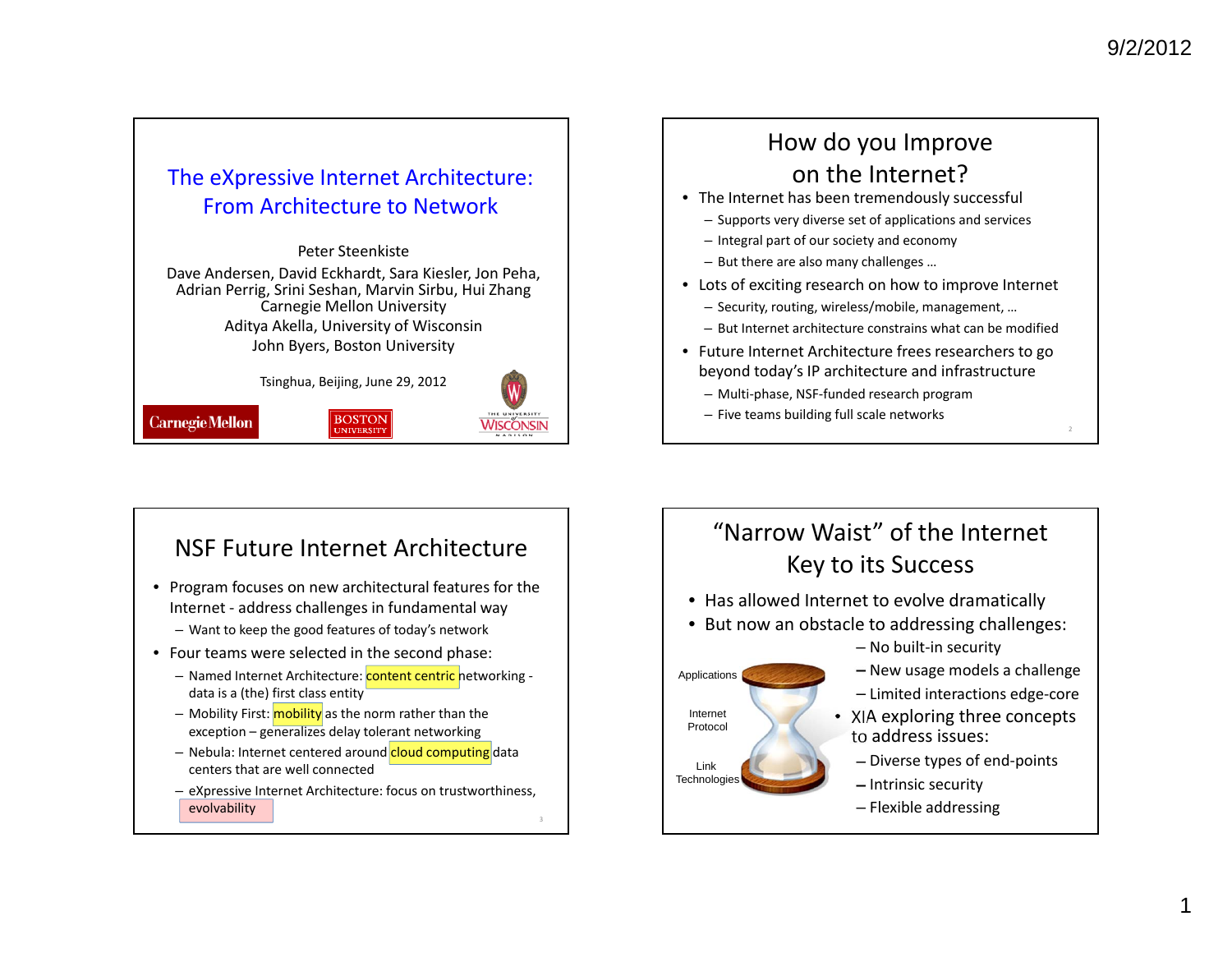

- Background
- XIA principles
- XIA architecture
- Building XIA
- Ongoing research
- Conclusion





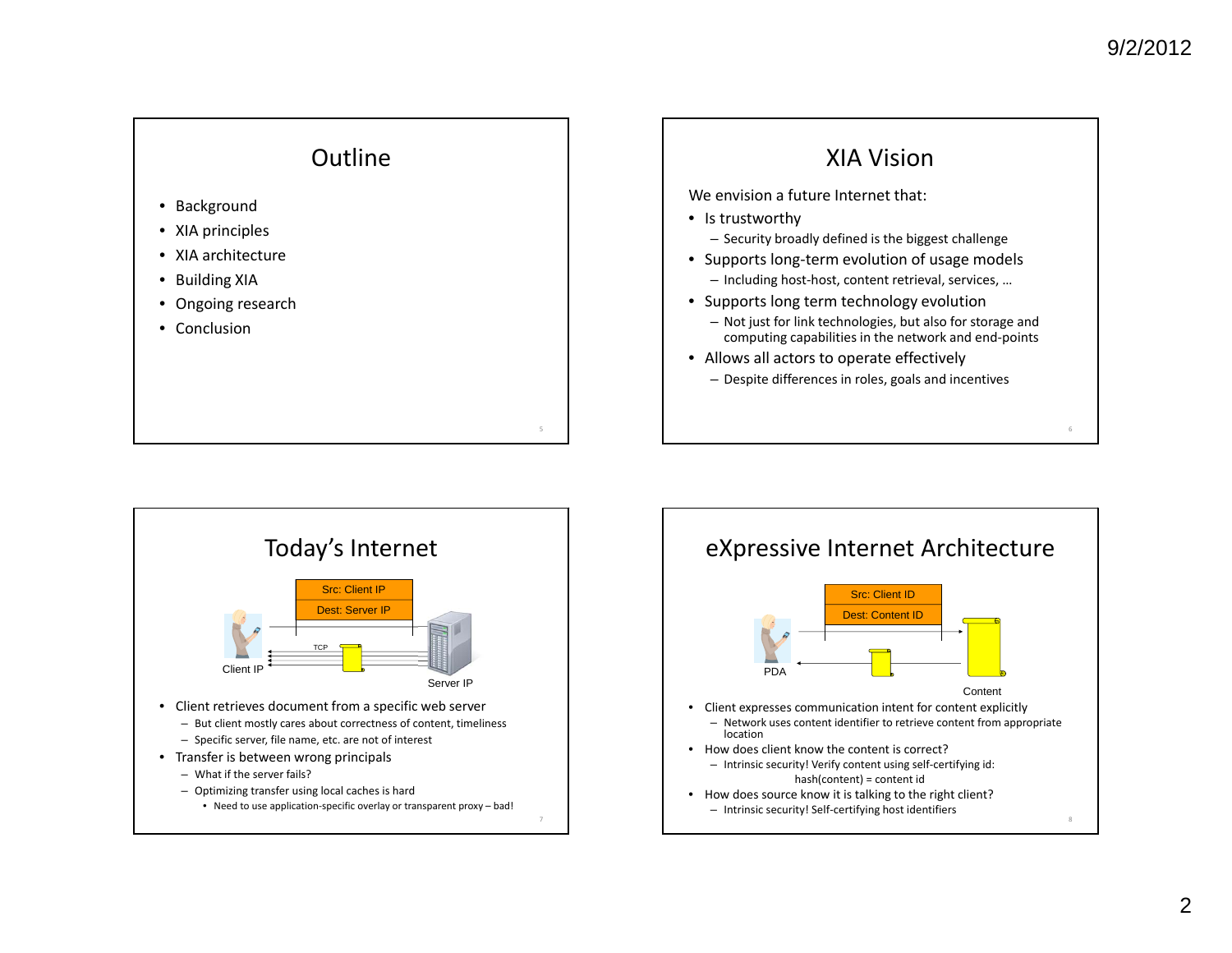

## Three Key Principles

- An set of principals allows direct identification of the intended communicating entities
	- Not having to force communication at <sup>a</sup> lower level (hosts in today's Internet) reduces complexity and overhead
- Set up principals can evolve over time
	- Adapt to changes in usage models
	- Support custom requirements of specific deployments
- Intrinsic security guarantees security properties as a direct result of the design of the system
	- Do not rely on external configurations, actions, data bases



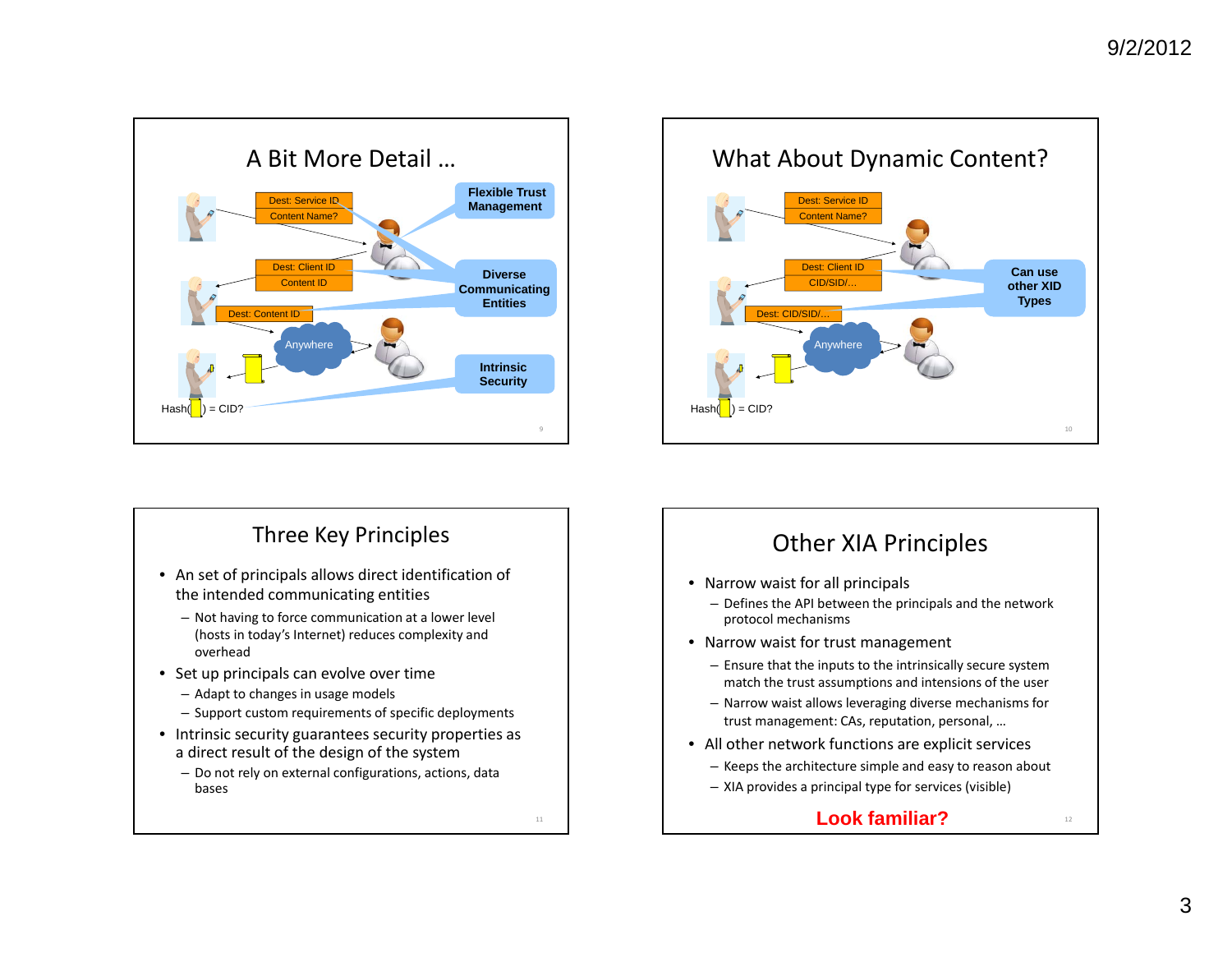#### XIA: <u>eXpressive</u> Internet Architecture

- Each communication operation expresses the intent of the operation
	- Also: explicit trust management, APIs among actors
- XIA is <sup>a</sup> single inter‐network in which all principals are connected
	- Not <sup>a</sup> collection of architectures implemented through, e.g., virtualization or overlays
	- Not based on <sup>a</sup> "preferred" principal (host or content), that has to support all communication

13

15

### **Outline** • Background • XIA principles • XIA architecture – Multiple principals – DAG‐based addressing – Intrinsic security • Building XIA • Ongoing research • Conclusion14

### Multiple Principal Types

- Associated with different forwarding semantics
	- Support heterogeneity in usage and deployment models
	- Set of principal types can evolve over time
- Hosts XIDs support host‐based communication *who?*
- Service XIDs allow the network to route to possibly replicated services – *what does it do?*
	- LAN services access, WAN replication, …
- Content XIDs allow network to retrieve content from"anywhere" – *what is it?*
	- Opportunistic caches, CDNs, …
- Autonomous domains allow scoping, hierarchy

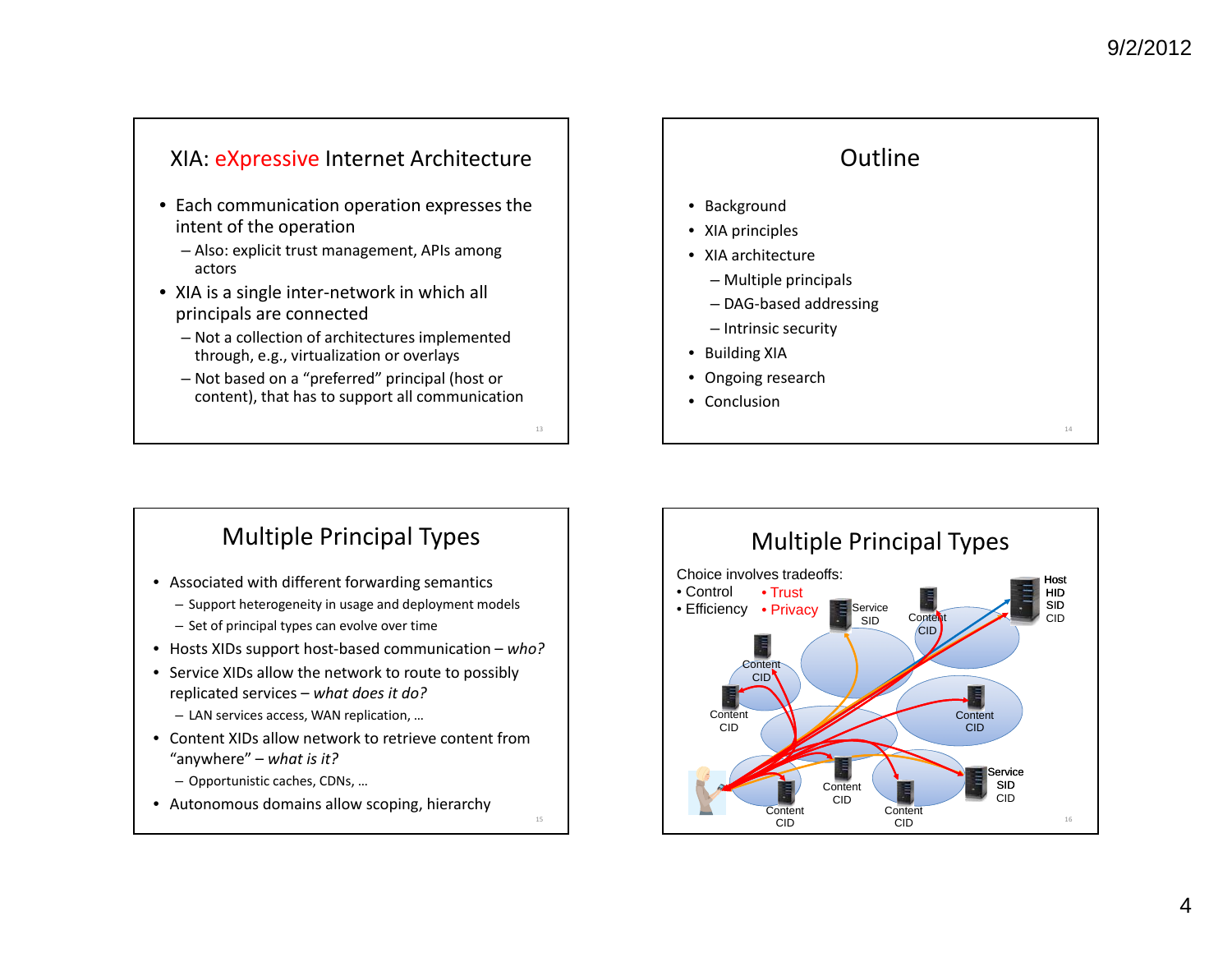

# Supporting Evolvability

- Introduction of <sup>a</sup> new principal type will be incremental – no "flag day"!
	- Not all routers and ISPs will provide support from day one
- Creates chicken and egg problem ‐ what comes first: network support or use in applications
- Solution is to provide an *intent* and *fallback* address
	- Intent address allows in‐ network optimizations based on user intent
	- Fallback address is guaranteed to be reachable





### Addressing Requirements

- Fallback: intent that may not be globally understood must include <sup>a</sup> backwards compatible address
	- Incremental introduction of new XID types
- Scoping: support reachability for non‐globally routable XID types or XIDs
	- Needed for scalability
	- Generalize scoping based on network identifiers
	- But we do not want to give up leveraging intent
- Iterative refinement: give each XID in the hierarchy option of using intent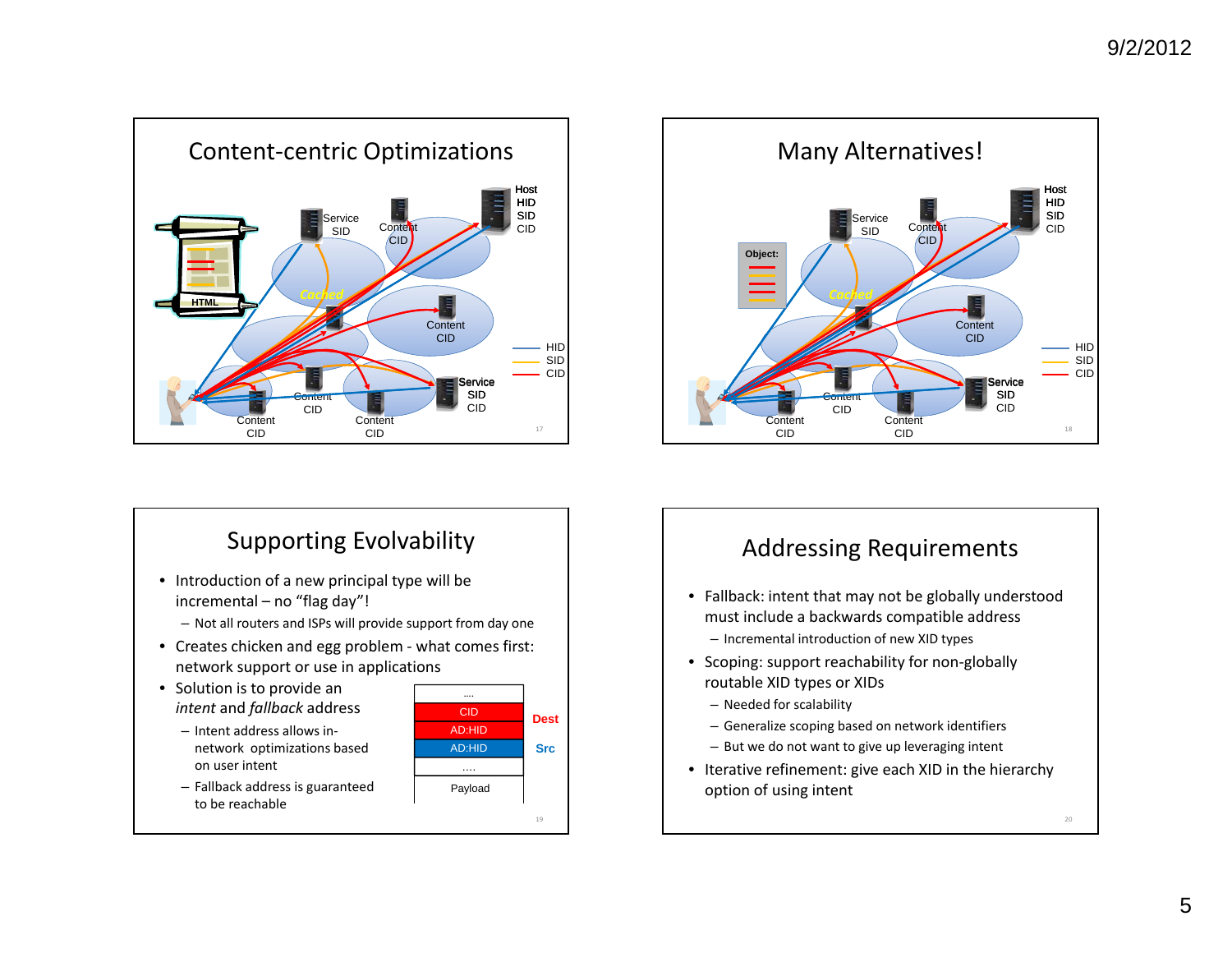



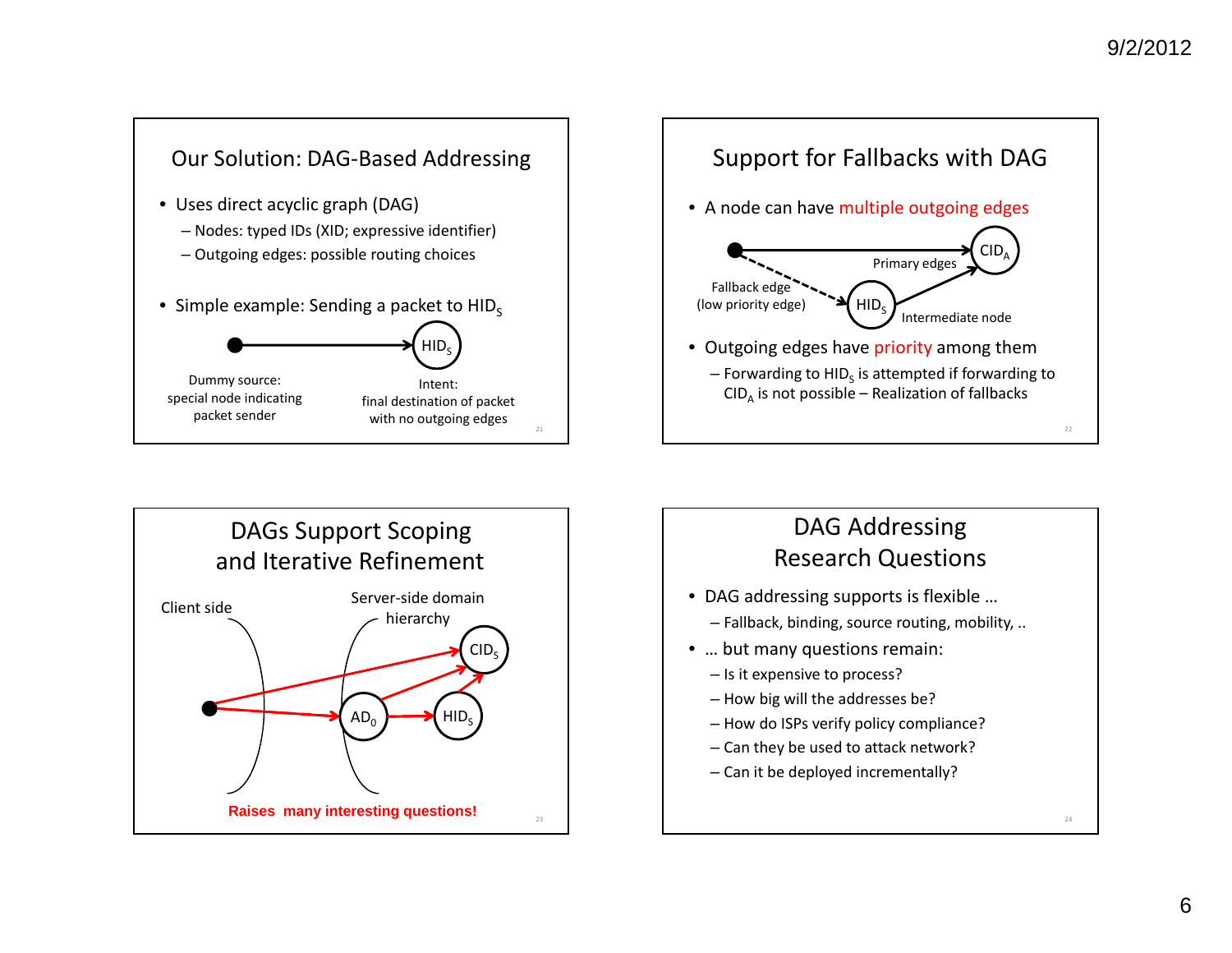





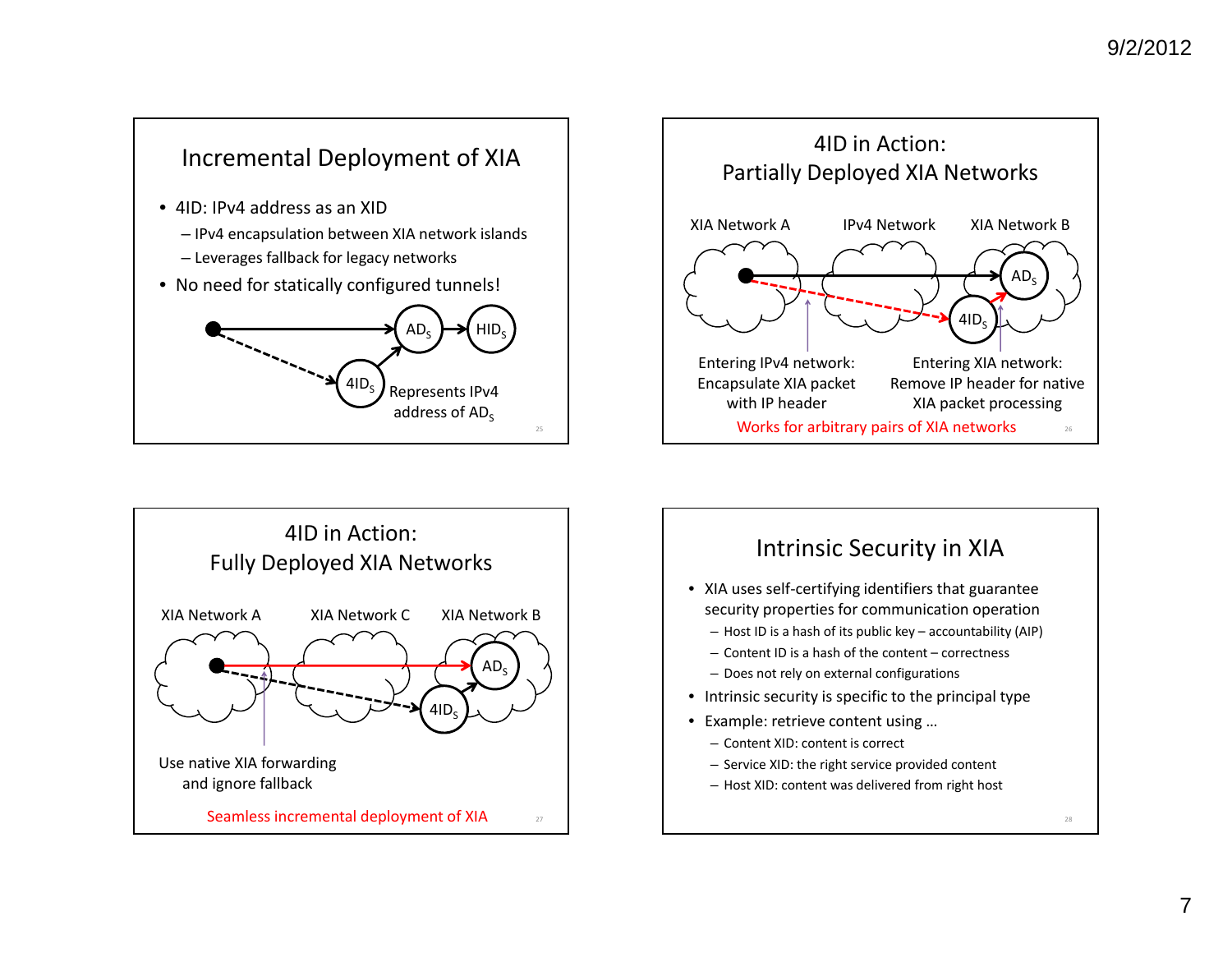



# Introducing XIA

- Three core XIA concepts can be introduced independently
	- Each provides opportunities for improvement
	- Core ideas leverage each other
- Core ideas can be realized in variety of ways
	- Different intrinsic security properties, address formats, principal types, etc.
- Ideas can first be introduced in targeted network deployments
	- Mobile access, sensor networks, smart grid, …

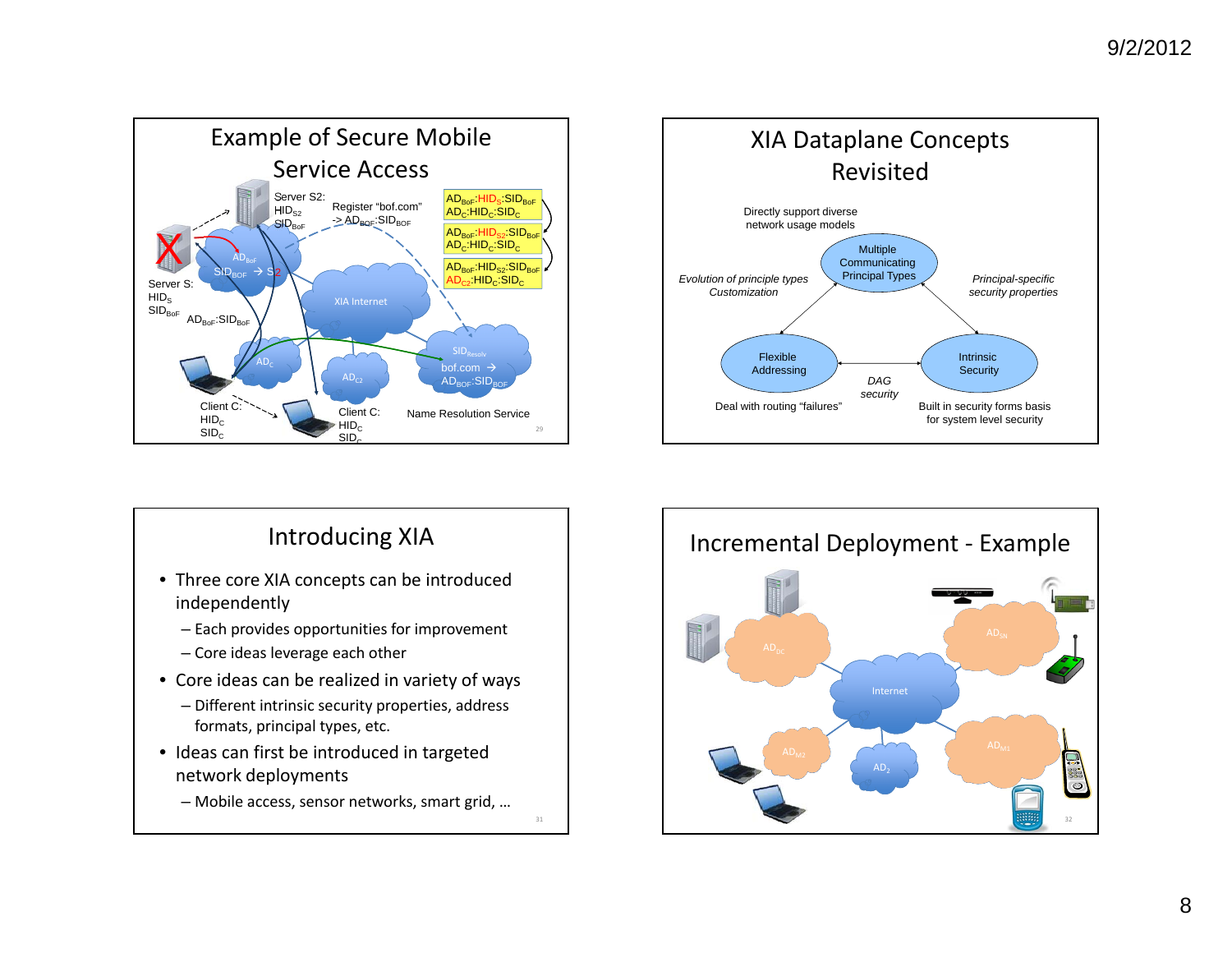## SCION Architectural Goals

- High availability, even in presence of malicious parties
- Explicit trust for network operations
- Minimal TCB: limit number of entities that need to be trusted for any operation
	- Strong isolation from untrusted parties
- Operate with mutually distrusting entities
	- No single root of trust
- Enable route control for ISPs, receivers, senders

33

• Simplicity, efficiency, flexibility, and scalability

#### Hierarchical Decomposition

• Split network into <sup>a</sup> set of trust domains (TD)





## Distributed Control in XIA

- Customers have more choices:
	- Choice of XID type, i.e. how is communication operation performed; involves different tradeoffs
	- DAGs add flexibility: fallback, services, …
	- Scion offers some control over path selection
- Service providers have choices as well
	- Use of XID types to optimize new services
	- Scion allows new path optimization options
	- Use DAGs for binding, scoping, mobility, …
- Provides opportunities for customizing interactions to context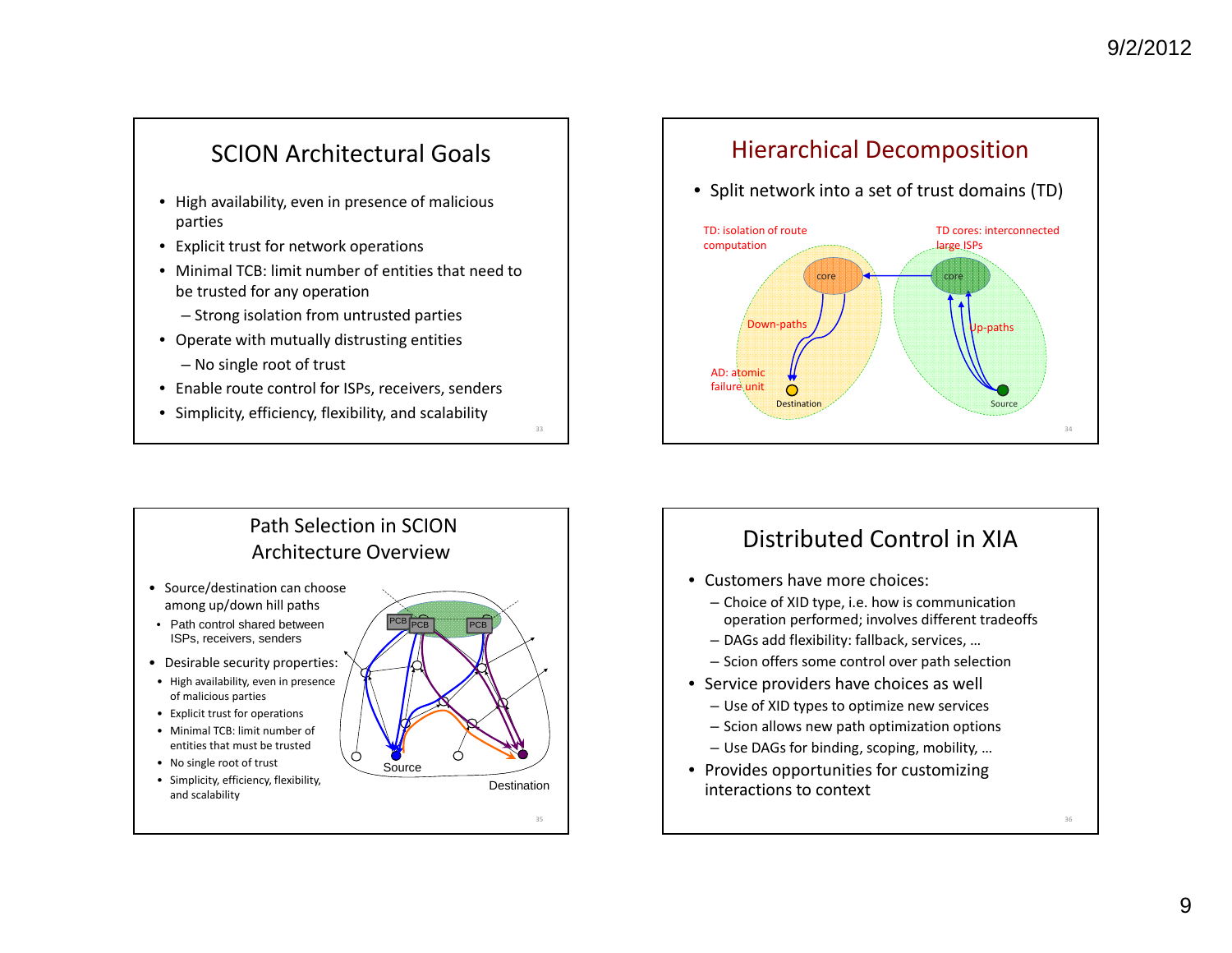



# XIP Packet Header

- DAGs represent source and destination addresses
- Array of nodes with pointers
- Maintains a *LastNode* field in the header
	- Routers to know where to begin forwarding lookups



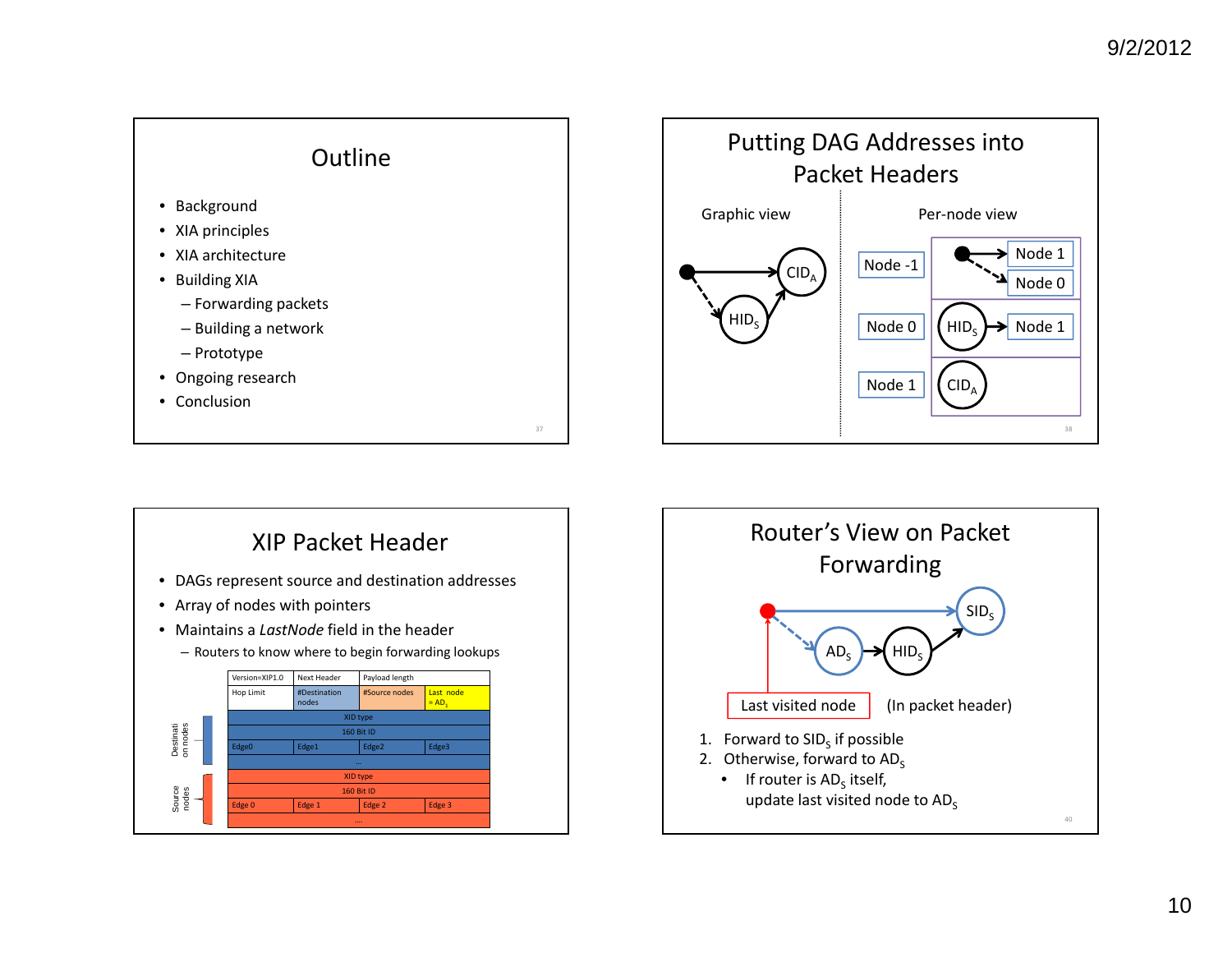



- Use packet generator to evaluate throughput
- Software:
	- PacketShader I/O Engine
	- Click modular router multithreaded(12 threads)
- Hardware:
	- 10Gbit NIC : 4 ports (multi‐queue support)
	- 2x 6 Core Intel Xeon @ 2.26GHz
- Optimizations apply: fast path processing, packet level and intra‐packet parallelism



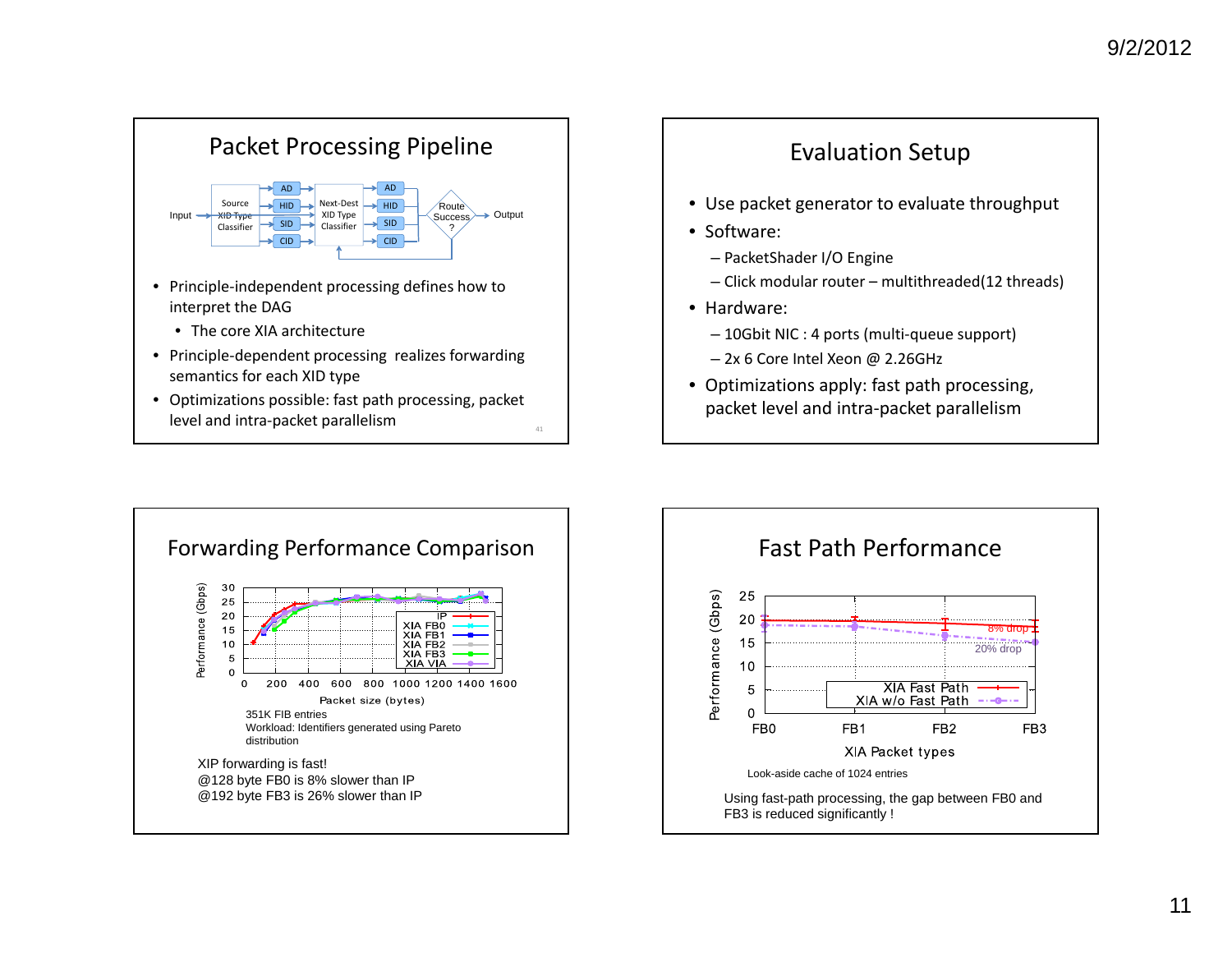### Summary

- XIA packet forwarding cost is reasonably competitive compared with IP!
- Inter‐packet parallelism and fast‐path can be applied to get high‐speed XIA forwarding on software routers
- Intra‐packet parallelism can be used for further speedup in hardware implementations

### XIA Prototype

- Full stack for routers, caches, and end‐points
- Based on Click protocol framework – User‐level/in‐kernel, native/overlay
- XIA forwarding engine was used in performance study
- Expanded to support applications, services
	- "xsocket" programming interface
	- basic transport: datagrams, streaming, content
	- Routing, naming, diagnostics, ...



## Open Source XIA Release

- XIA Prototype released in May 2012
	- Includes full XIA protocol stack and utilities
	- Support for GENI and VM‐based experiments
	- Improve over time with research results
	- More info: http://www.cs.cmu.edu/~xia
- integrate with Scion in late summer – Will be based on <sup>a</sup> Scion path XID type
- Prototype good platform for collaboration – We can provide support to users and developers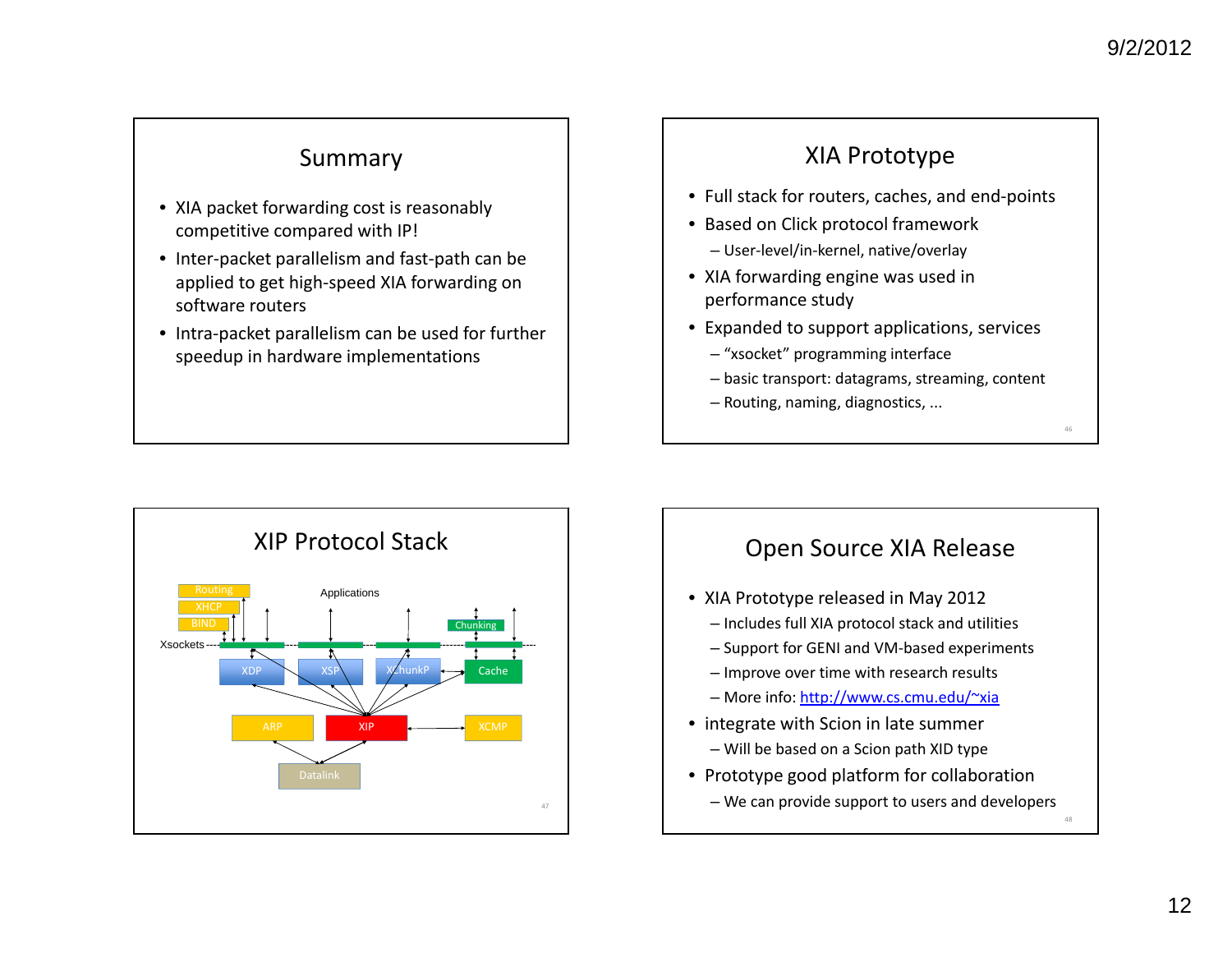

# Supporting Applications and Services over XIA

- Key to evaluating, improving the architecture – Goal is permanent XIA deployment
- Port simple applications to XIA
- E.g., ftp, telnet basic but useful
- Efficient support for content retrieval
	- What should URLs look like, dynamic content, …
- Conferencing applications
	- Can we make use of caches, CIDs?
	- What type of multicast support is needed

51

Network ‐Network User ‐Network XIA Components and Interactions eXpressive Internet Protocol Support ContentSupport ServicesSupport …Applications UsersServic<mark>é</mark>s Intrinsic<mark>Security</mark> Trustworthy Network Operation

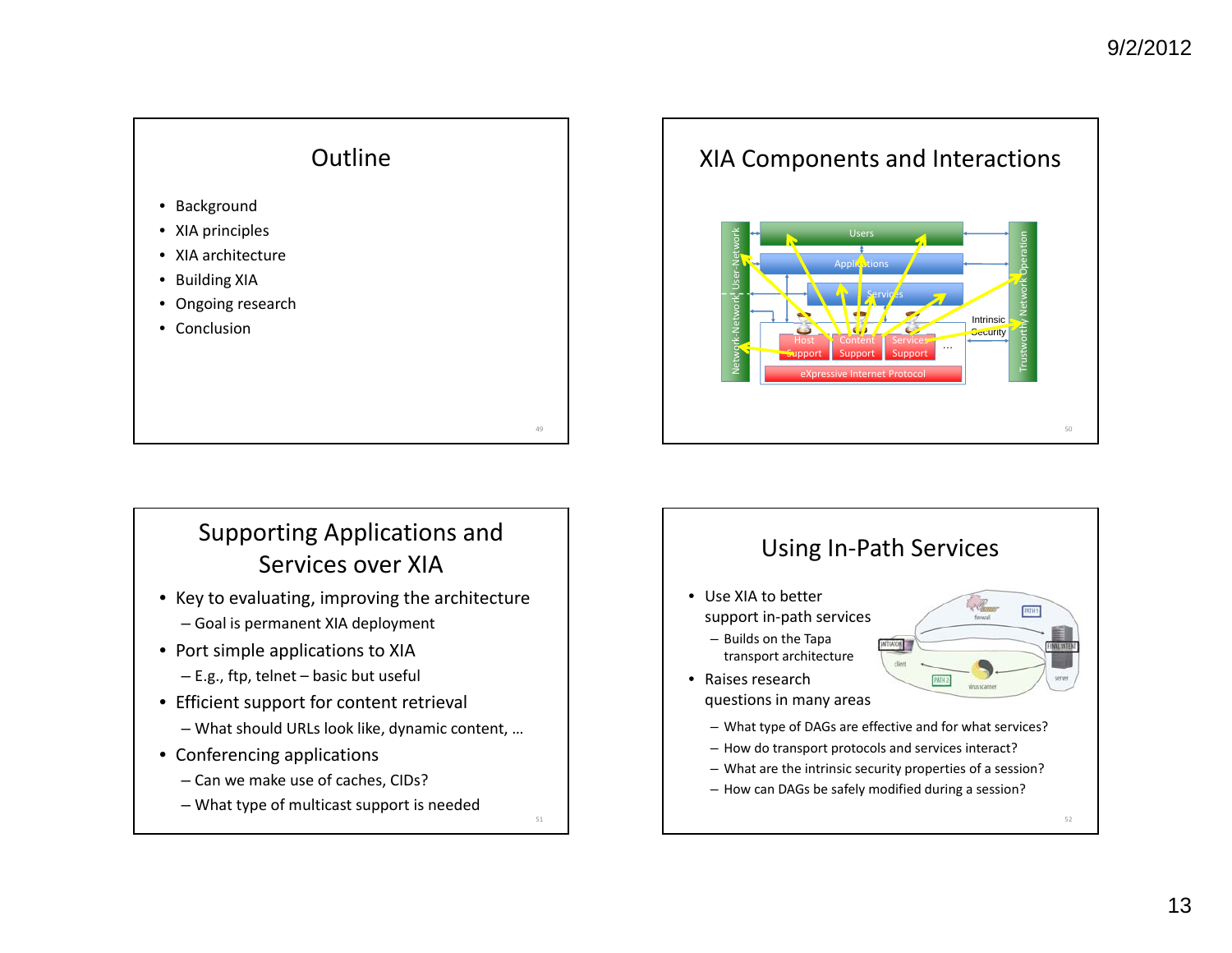





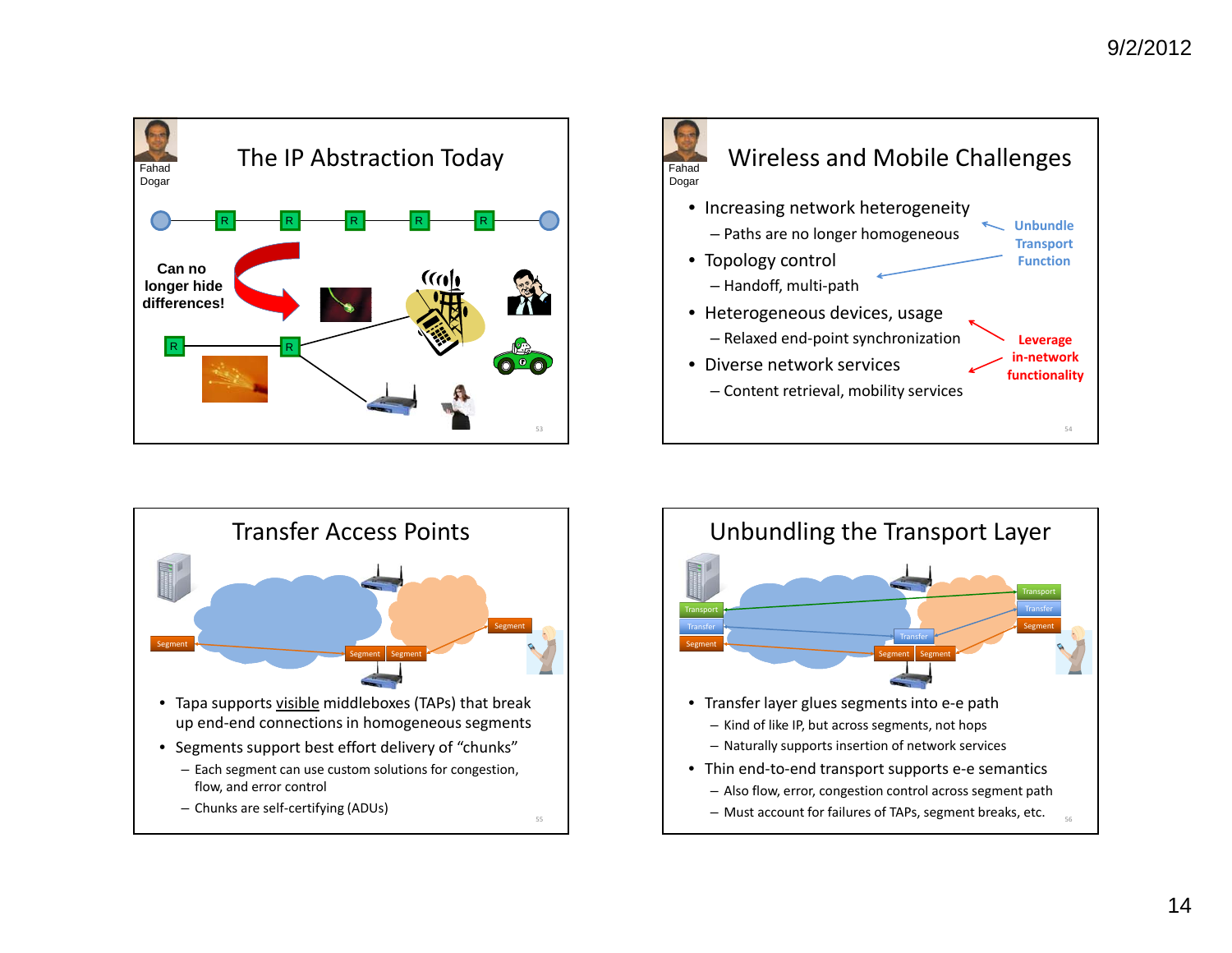





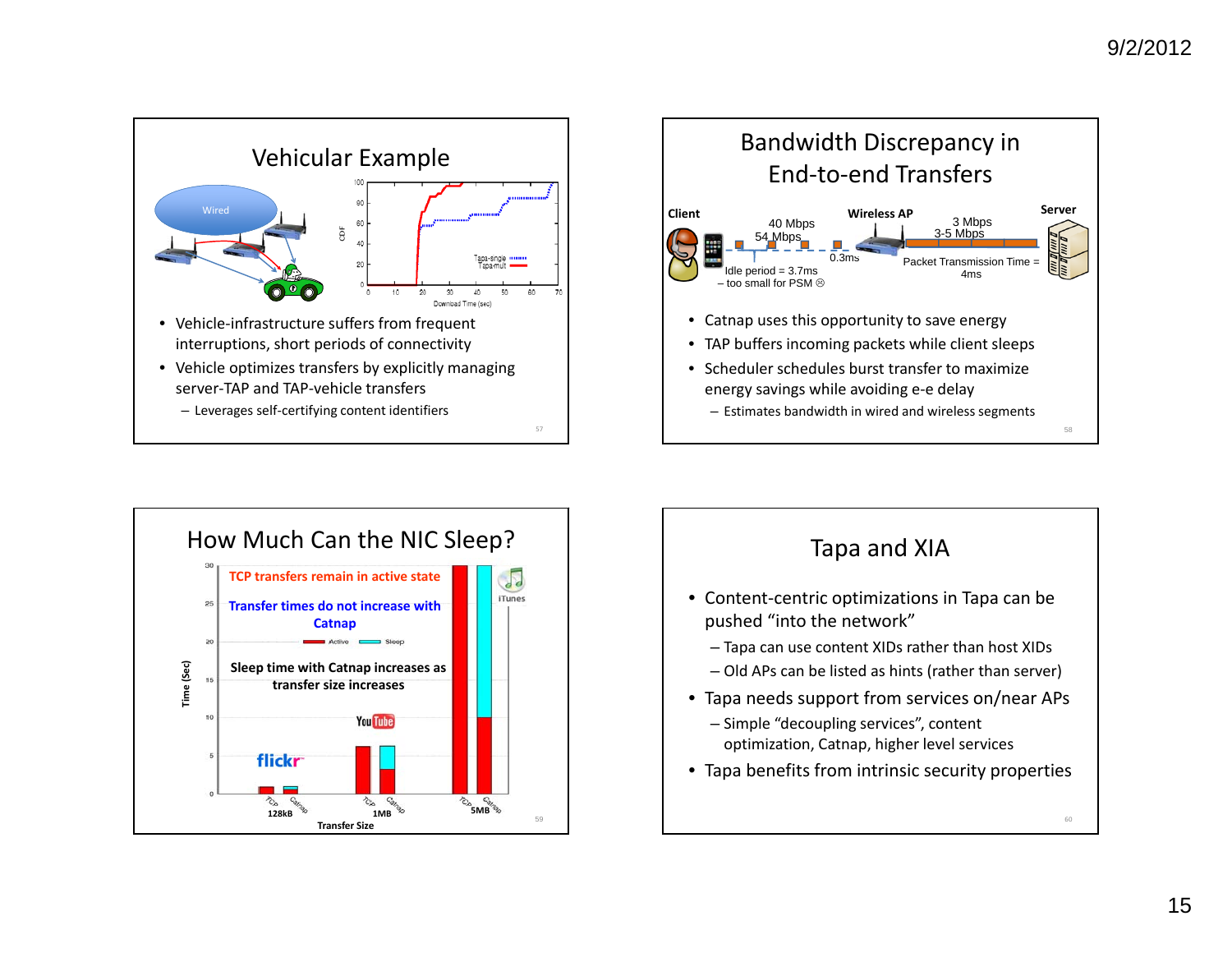





#### Video over XIA

- **NOT** all contents are the same
- Video is fundamentally different from transaction traffic
	- Follow the traffic: 60% Internet traffic today, will be more than 95% in the next 2-3 years
	- $\circ$  Premium video on big screens  $\rightarrow$  zero tolerance for poor quality
- <sup>o</sup> XIA provides the extensible and evolvable framework to deploy mechanisms to optimize the dominant traffic type